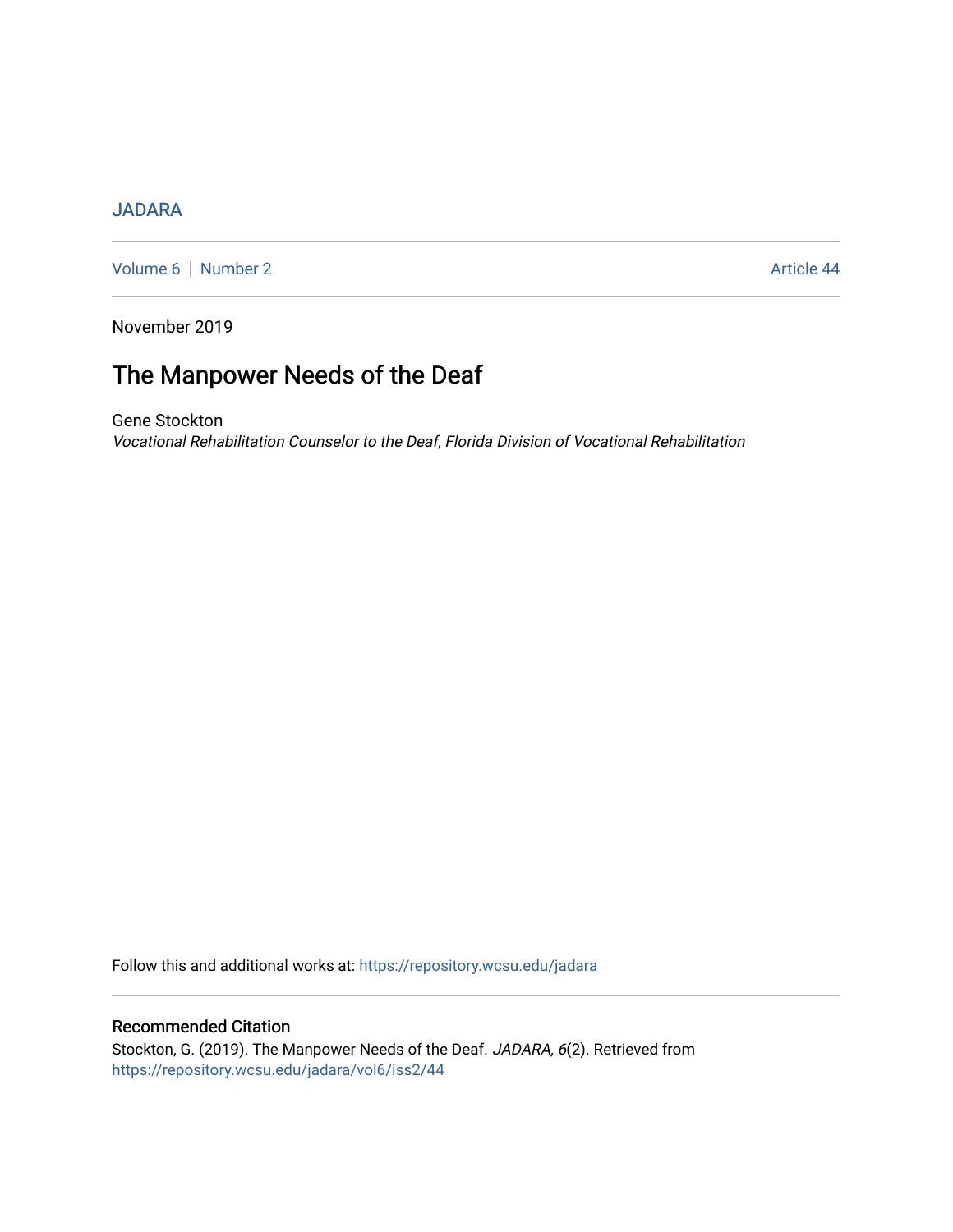# THE MANPOWER NEEDS OF THE DEAF

### By GENE STOCKTON, Vocational Rehabilitation Counselor to the Deaf, Florida Division of Vocational Rehabilitation

Mr. Chairman, Fellow Rehabilitation Counselors for the Deaf, Ladies and Gentlemen: Until a short time ago most deaf professionals were afraid to speak out critically. I do not mean griping about vocational rehabilitation and education. I am talking about the real issues of life for a deaf person trying to function as a professional person. They were reluctant to speak out because the results of such an action sometimes meant disaster not only for the deaf person himself, but for many other deaf persons as well. A few years ago in one of the Western States such an incident occurred. Because of a complaint against the superintendent of the State school for the deaf by a deaf person, a legislative investigation was launched. Before it was concluded, every deaf person who worked at the school was fired, even though they had done nothing to warrant such treatment. Another example concerns several former teachers who are at present members of our organization, all deaf and all blackballed from teaching positions at schools for the deaf, because they chose to speak out against injustices. Probably the primary need for manpower at the local level is for understanding, sympathetic people to help the deaf help themselves without letting prejudices or preconceived ideas about needs to get in the way. For a long time hearing people either did not recognize this as a problem or failed to condemn it. One man has been speaking out at every opportunity. He is Dr. McCay Yemon of Western Maryland University. All of us in PRWAD need to follow his example and speak out ourselves, encouraging the deaf to do likewise, and supporting them when they do. This holds when their criticism may be about us because we probably deserve it.

You are familiar with the article, "The Basic Needs of Deaf People", by Boyce Williams. Over the years these needs have been amplified, but they are basically the same. My purpose today is not to restate these basic needs, but from the point of view of the counselor for the deaf at the district office level, to discuss the manpower needs of the deaf. I will then attempt to cover problems, possible solutions and some ideas about innovative programs.

1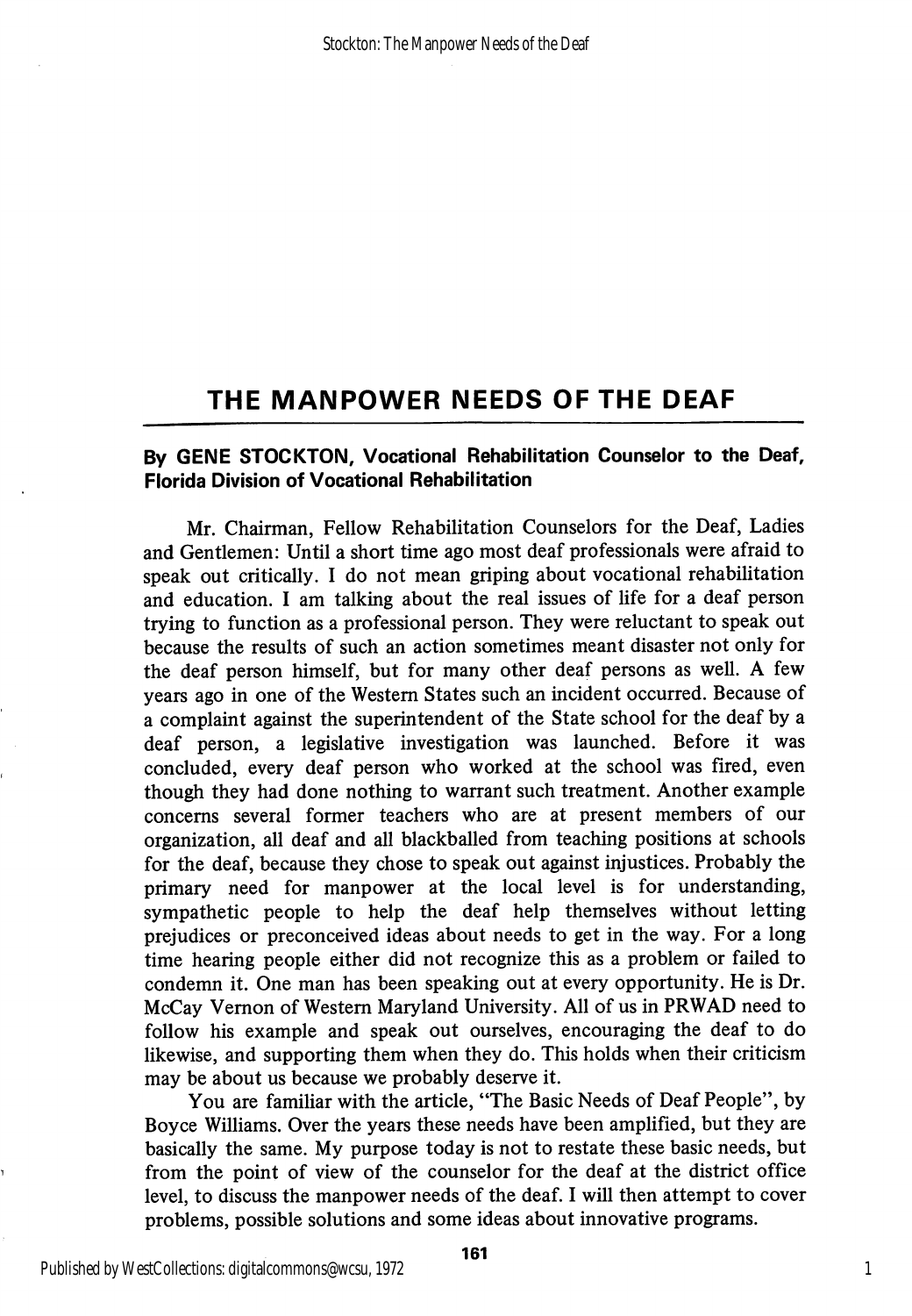### THE MANPOWER NEEDS OF THE DEAF

The second basic need is a counselor on the district level who can really communicate with the deaf person. A couple of years ago Terrence O'Rourke spoke to a meeting in my home State. He had just come from a meeting of experts in the field of linguistics. He told us that the consensus of opinion at that meeting was that for a person to become expert enough to communicate effectively in a foreign language, the person must be completely immersed in that language for at least four years. At this meeting the linguistic experts also decided that sign language was a foreign language. If you accept Terry's report from this conference as a correct one, then the conclusion is inescapable. If you really expect to be able to communicate with a deaf person in sign language, you must have at least four years experience fully immersed in it. The four years experience then becomes the primary requisite for a counselor for the deaf. It must not be merely exposure on a casual basis for four years, but daily experience communica ting with deaf people. The idea that we can counsel a client without really communicating with him in his own language is ludicrous, and counseling through a third person is almost equally impossible, although during a training period it might be necessary.

The third great need is a redefinition and expansion of the role of the counselor for the deaf. After you have the counselor who can communicate with the deaf and he has been on the job long enough to be well known in the deaf community, a subtle change begins to take place in his work. From regular vocational rehabilitation work it expands into the area of social or community service work. The longer he is on the job the greater the demands on his time for non-rehabilitation work. If legislation is ever passed to establish a bureau of the deaf similar to the Bureau of the Blind, redefinition of his role may be easy, but if it fails, then the problem may be difficult to resolve.

A fourth area of great need is for counselors who are deaf themselves, not hard-of-hearing, but deaf. These counselors should be chosen not for their ability to speak, but preferably for their inability to do so. Several things can be accomplished by this. First, we can give deaf boys and girls a professional other than teachers to serve as a model. We can provide counseling services to parents of newly diagnosed deaf children through a counselor who has been there himself. In cases where the regular counselor for the deaf does not have the necessary communication skills for true counseling, the deaf person can assist. He can also be a great asset in communication training and with the program development which would result from his efforts. It probably would be necessary to hire a combination secretary-interpreter for the deaf counselor. It would be also necessary to break down the built-in prejudice concerning the effectiveness of the deaf person in what has been, prior to now, a speaking, hearing job. Possibly, the only way this could be accomplished is for the Federal government to provide 100 percent financing for these staff positions for a few years until their value could be recognized. A mandatory reporting system is also

2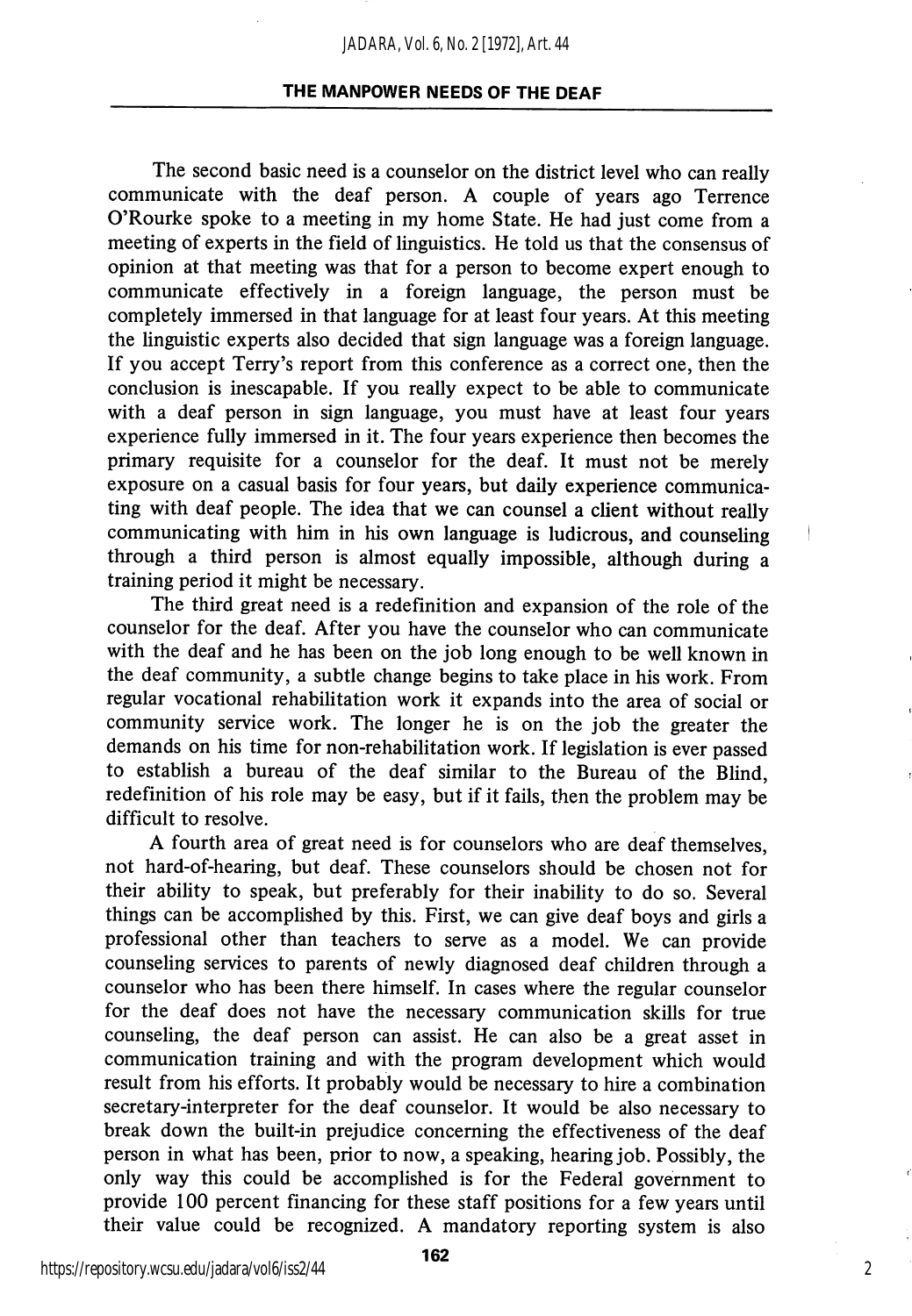needed so that deaf children can be identified quickly enough and counseling services for the parents offered soon enough to do the most good.

Hopefully, this could help to solve one of the greatest problems of vocational rehabilitation. When both the parents and the school fail the deaf child, we in rehabilitation are faced with an almost insoluble problem. We can help to some extent, but never completely. The only real answer seems to be prevention. The deaf counselor helping the family to adjust to deafness, in time, should help to solve the first part of the problem. The second part is more complex. The education of children is a sensitive area, as our politicians are finding out, because many educational decisions are made from emotion rather than from logic. Probably the soundest approach would be to try to remove the schools for the deaf from politics as much as possible by changing their operating boards from political appointees to people with a real interest in improving the education of the deaf. Perhaps a board composed of one-third deaf people, one-third educators of the deaf and one-third rehabilitation people would be able to direct the educational process in such a way as to help overcome the deficiencies which now handicap the deaf person.

Each of the needs and problems which I have discussed has been followed by a tentative solution except for one. I suggest that the counselor for the deaf should have four years experience in sign language as a prerequisite for employment, but suggest no way for accomplishing this objective. A way must be found to recruit qualified people or to recruit people with the potential. If necessary, training programs must be established so that counselors can be trained on the job. They should be trained to minimum standards, but trained to communicate well. The program could be placed under the guidance of the National Association of the Deaf Communicative Skills Program with certification for competence in manual communication. Salary differentials would probably be necessary to retain the specialization counselor and to compensate for a lack of promotional possibilities. The same would be true for deaf counselors since the key to a successful program is the recruitment of competent people and, most important of all, holding them on the counseling job. The position of counselor for the deaf should be recognized as a career position and salary steps should be outlined so that qualified individuals can be recruited and serve long enough to help in accomplishing program objectives.

The needs, problems and solutions may be different in your States. I come from a State where the director understands the problem fully and is more concerned with services to the deaf than is the average State director. My statement might be even more positive except that I am not familiar with the program for the deaf in every State agency. When our director has a spare minute, he studies sign language. He gives speeches in sign language to deaf groups. And since 1966, Florida has been concentrating on improving the counseling staff by taking advantage of all opportunities for training of counselors in working with the deaf. We have established guidelines for